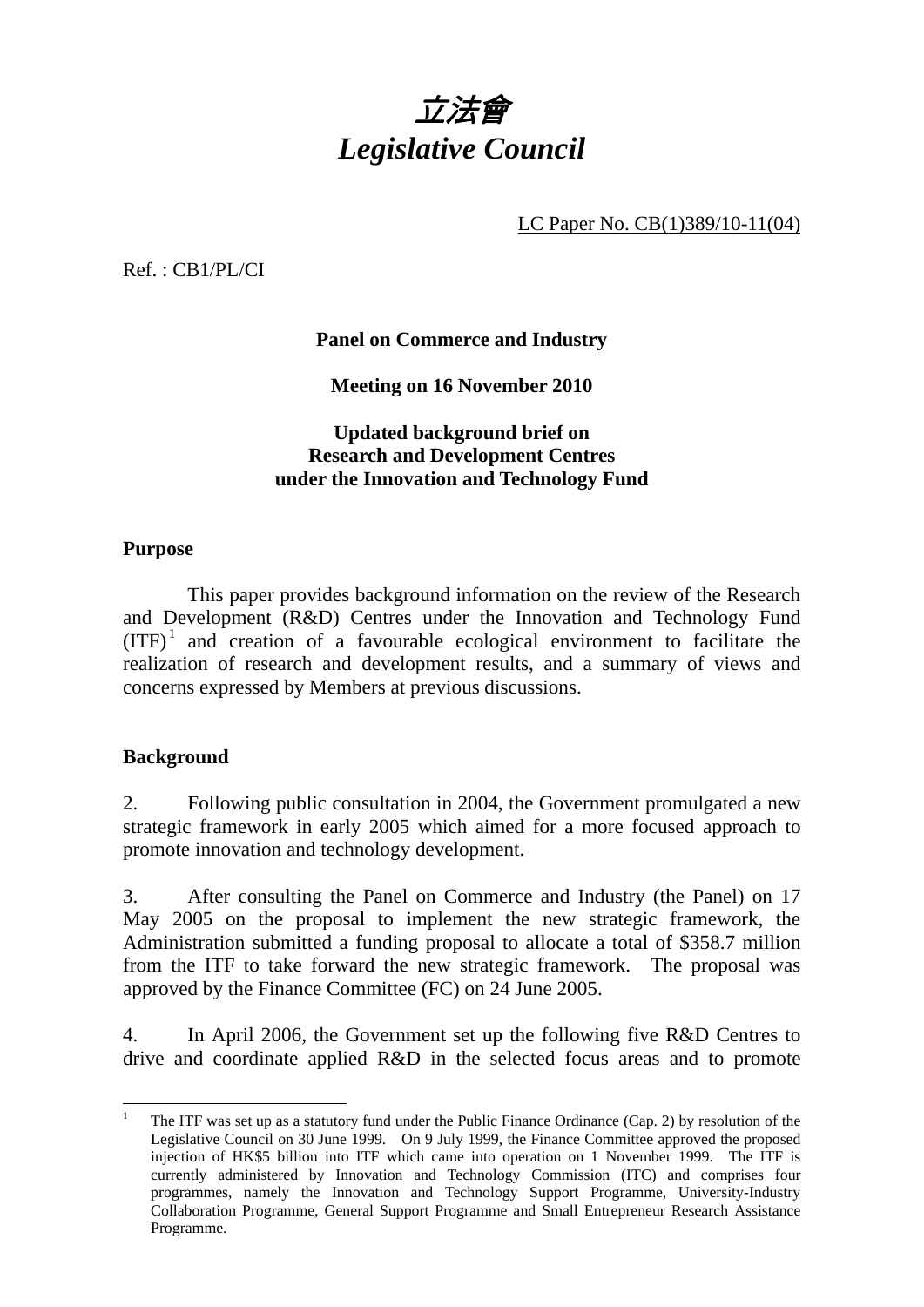commercialization of R&D results and technology transfer:

- (a) Automotive Parts and Accessory Systems R&D Centre (APAS);
- (b) R&D Centre for Logistics and Supply Chain Management Enabling Technologies (LSCM);
- (c) Hong Kong Research Institute of Textiles and Apparel (HKRITA);
- (d) Nano and Advanced Materials Institute (NAMI); and
- (e) R&D Centre for Information and Communications Technologies (ICT)<sup>2</sup> under the Hong Kong Applied Science and Technology Research Institute (ASTRI).

### **Review of R&D Centres**

5. Apart from conducting regular annual reviews on the performance of the Centres and project review of individual R&D projects, all R&D Centres are required to conduct two major reviews (i.e. the mid-term review and the comprehensive review), one in 2007 and the other in 2010. The mid-term review should critically examine, inter alia :

- (a) whether the R&D programme and direction could actually meet the industry demand as reflected by the industry contribution and participation; and
- (b) whether the planned R&D programme would need to be adjusted to ensure that adequate industry contribution and income could be generated to sustain the programme for the whole five-year period.

The mid-term review aimed to provide input to the Administration to decide whether the R&D Centre should continue to exist and receive funding support from the ITF.

6. The comprehensive review, to be conducted in 2010, will critically examine, inter alia:

- (a) whether the R&D Centre would likely meet the objectives and target set at the beginning of its operation;
- (b) whether it is necessary for the Centre to continue to operate after the five-year funding period;

 $\overline{a}$ 2 Unlike the other four R&D Centres which are established as independent legal entities, ICT is established within the existing operational infrastructure of ASTRI, which is a limited company wholly owned by the Government. The operating cost of ICT is funded separately by the Government's annual subvention to ASTRI.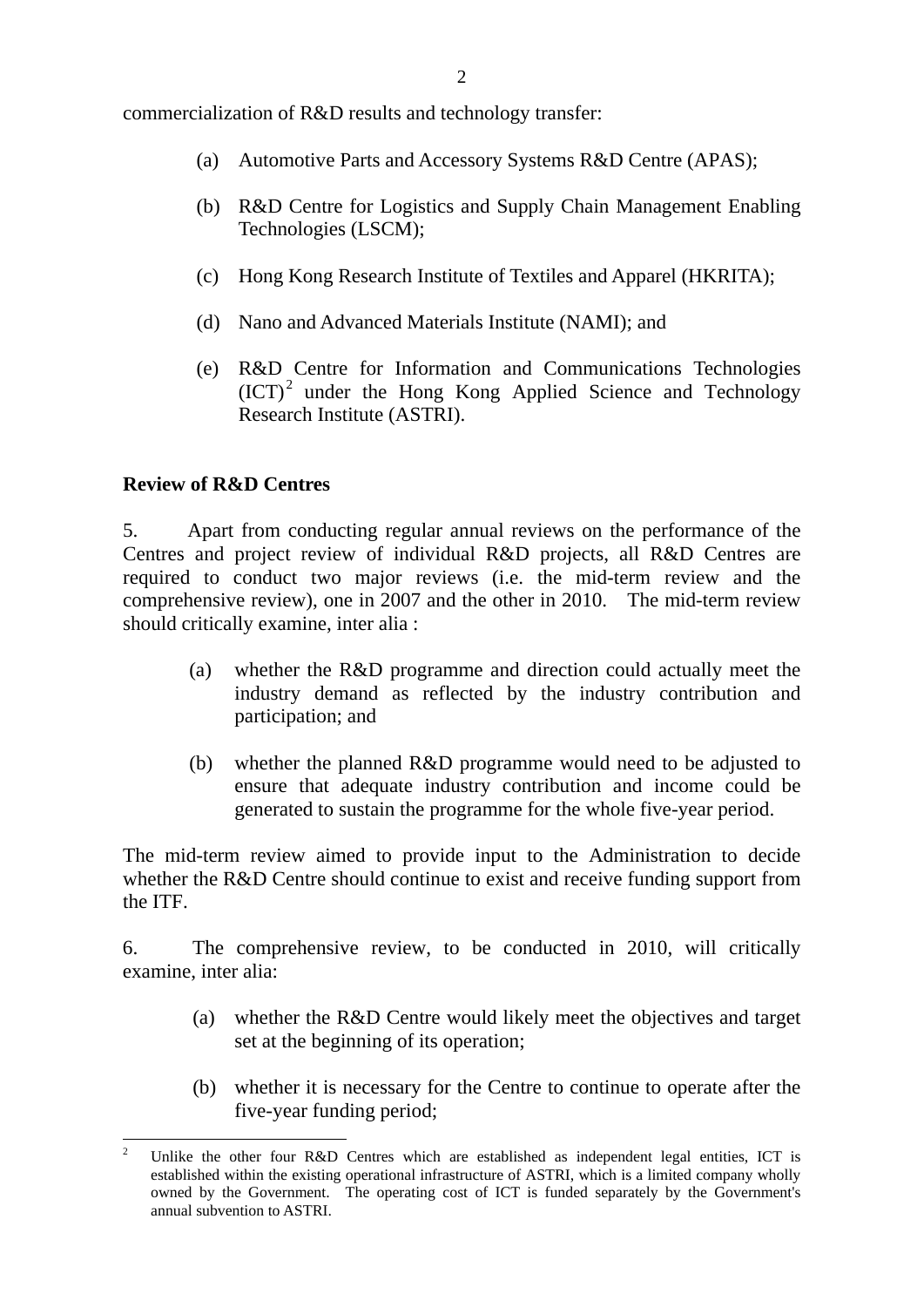- (c) the funding source of the Centre beyond the five-year funding period if the Centre continues to operate; and
- (d) the plan to wind down the Centre if it ceases operation.

7. If an R&D Centre is to continue operation beyond the five-year period, it is expected to do so on a self-financing basis, counting on its ability to obtain adequate industry contribution and generate income to meet its operating cost. However, if the Centre has already completed its mission or for other reasons, ceases operation before or after the five-year funding period, all the residual funds and any surplus income generated from the ITF funding during the project period will be returned to the ITF.

#### **Previous discussions**

8. The Panel has followed closely the development of the R&D Centres since 2005. The Administration periodically updated the Panel on the income and expenditure of the R&D Centres and their progress achieved since their establishment in April 2006 up to June 2010. In general, Panel members supported the role of R&D Centres to spearhead the advancement of R&D of Hong Kong, and hoped that the R&D results could help the local industries in the long run.

#### Mid-term review of the R&D Centres

9. At the meetings on 21 April and 19 May 2009, the Panel followed up on the mid-term review of the operation of the R&D Centres and discussed the funding proposal to extend the operation of the four R&D Centres, namely APAS, HKRITA, LSCM and NAMI, up to 2013-2014. Panel members in general supported the continuous development of the R&D Centres, and welcomed the Administration's proposal to adjust the industry contributions to platform projects from 40% to 15% in response to members' suggestions.

10. Some Panel members pointed out that not many exhibitors and manufacturers had established a working relationship with the R&D Centres. These members suggested that efforts should be stepped up for staging trade shows to strengthen the connection between the Centres and the industry. The Administration should also review if the R&D projects matched with the needs of the industry, and whether the Centres had difficulties in promoting their R&D deliverables. Panel members urged the Administration to speed up the commercialization of R&D deliverables, especially in the Mainland market. They also suggested that the market strategy of R&D products should be competitive in terms of creativity rather than price, and the R&D Centres should play a critical role in providing novel ideas to the enterprises. As Hong Kong's competitiveness in R&D lagged behind other Mainland cities, members called on the Administration to strengthen cooperation with local and Mainland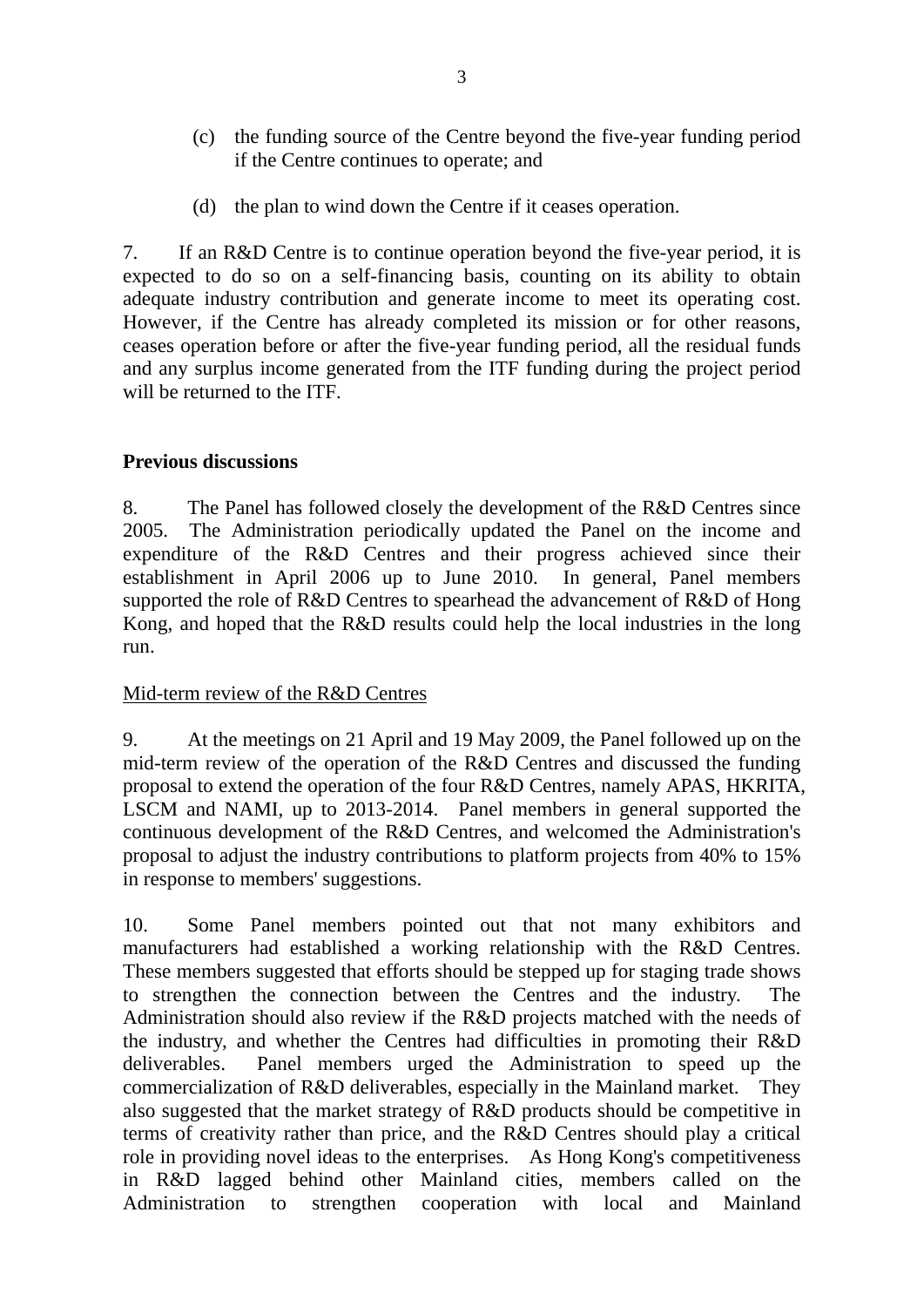universities/institutions to fully leverage on their technical hardware and software, and also help the R&D Centres forge closer ties with the manufacturers in the Pearl River Delta Region.

11. Following consultation with the Panel, the Administration obtained the approval of FC on 19 June 2009 to further allocate a total of \$369 million from the ITF to support the continued operation of the four R&D Centres up to 2013-2014. The Administration undertook to:

- (a) conduct a review in 2010 to look into the modus operandi and operating costs of the R&D Centres to see if there was any room for achieving greater savings and higher cost-effectiveness;
- (b) conduct a full review in 2011 on the R&D Centres' operation and overall performance for the first five-year period, taking full account of their experience in technology transfer and commercialization; and
- (c) review the targeted level of industry contributions (which was adjusted from 40% in the original 2005 proposal to 15% in the context of the 2009 mid-term review).

## Interim report on the comprehensive review of R&D Centres

12. At the Panel meeting on 15 June 2010, the Panel was briefed on the progress report of the R&D Centres in 2009-2010 and the interim report on the comprehensive review of the R&D centres. Panel members noted that the key issues to be addressed in the comprehensive review included operating cost, governance structure and role of the R&D Centres, as well as the achievements and cost-effectiveness of the Centres. The Administration would also review the operation of the ITF in view of the feedback from R&D Centres and other stakeholders on the difficulties encountered in meeting the ITF funding and procedural requirements. A list of the initial observations on problems encountered in the administration of ITF and possible areas of improvements provided by the Administration is in the **Appendix**.

13. Some Panel members urged the Administration to simplify the relevant procedures, widen the scope of application of R&D deliverables, and ensure that the ITF funding could be extended to sustain the development of the R&D projects to achieve the commercialization of the research deliverables. They were also concerned that the manpower establishments of individual R&D Centres were weak and not sufficient enough to perform corporate management duties and provide audited financial reports. They called for the reorganization and integration of the Centres to achieve economies of scale and lower the operating cost of the Centres. The Administration advised that ITC was looking into the feasibility of providing some form of central support to help the centres strengthen the corporate governance front. This would help them focus valuable resources on actual R&D and commercialization work, with a view to achieving synergy and lowering the operating costs.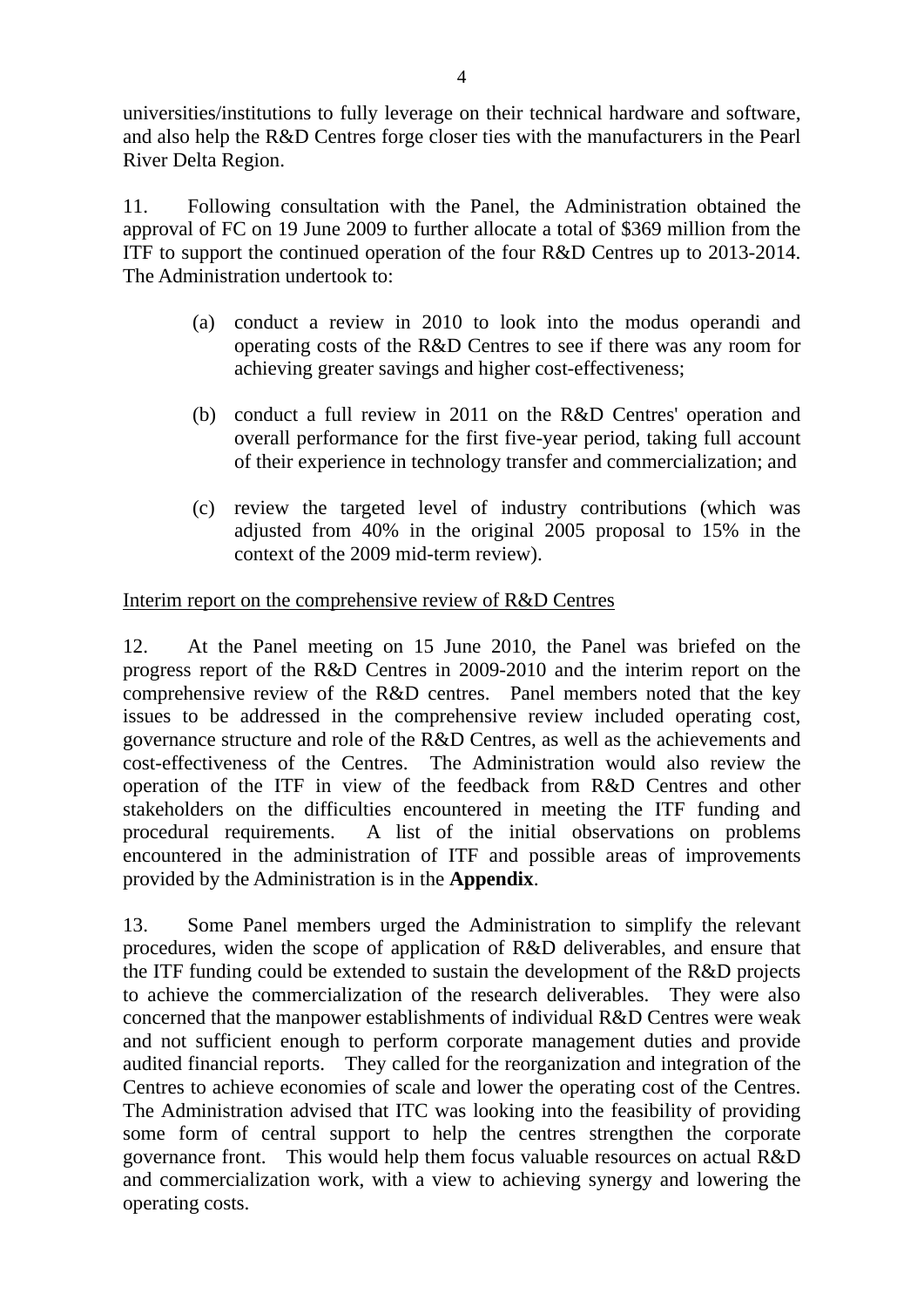14. Panel members welcomed the Administration's initiative to promote the R&D deliverables in the public sector. Members expected that with the wider use of such R&D deliverables as the radio frequency identification technology and the light-emitting diode lighting amongst Government departments and public bodies, the cost of development and production would be lowered to enable more popular use of such technologies in the private sector. The Administration agreed that efforts should be focused on the promotion of the research deliverables by providing a reasonable number of prototypes for trial use by both the private and public organizations. A "demand-led" rather than a "supply-led" approach would be adopted in undertaking and funding applied R&D projects in future.

15. Some Panel members expressed concern about the sufficiency and transparency in the sharing of knowledge with the small and medium enterprises (SMEs) relating to R&D deliverables. They also suggested that the R&D Centres should enlist the assistance of trade associations in promoting research deliverables to the private sector. The Administration advised that apart from online information made available at Centres' websites, the Centres continued to network with different industry sectors, including major players in the Mainland, and seek to establish greater collaboration in research and commercialization.

## **Latest position**

16. The Administration will brief the Panel on 16 November 2010 on the review of the operating costs of the R&D Centres and possible areas of improvement as well as the creation of a favourable ecological environment to facilitate the realization/commercialization of R&D results.

## **Relevant papers**

Information papers provided by the Administration for the Commerce and Industry Panel meeting on 17 May 2005

http://www.legco.gov.hk/yr04-05/english/panels/ci/papers/ci0517cb1-1496-3e.pdf

Background brief prepared by the Legislative Council Secretariat for the Commerce and Industry Panel meeting on 17 May 2005 http://www.legco.gov.hk/yr04-05/english/panels/ci/papers/ci0517cb1-1497e.pdf

Minutes of the Commerce and Industry Panel meeting on 17 May 2005 http://www.legco.gov.hk/yr04-05/english/panels/ci/minutes/ci050517.pdf

Information paper provided by the Administration for the Finance Committee meeting on 24 June 2005 http://www.legco.gov.hk/yr04-05/english/fc/fc/papers/f05-21e.pdf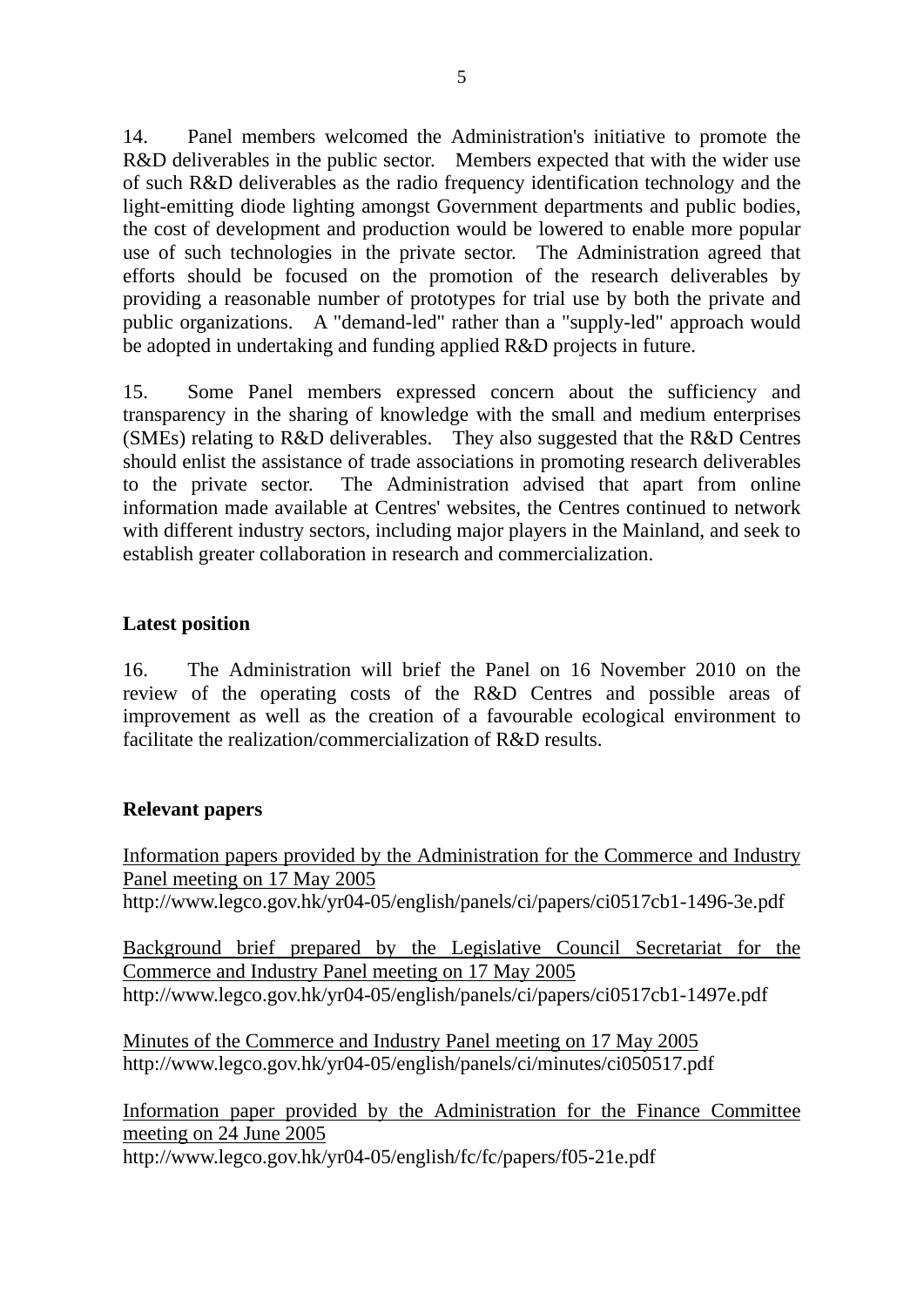Minutes of the Finance Committee meeting on 24 June 2005 http://www.legco.gov.hk/yr04-05/english/fc/fc/minutes/fc050624.pdf

Information papers provided by the Administration for the Commerce and Industry Panel meeting on 21 February 2006 http://www.legco.gov.hk/yr05-06/english/panels/ci/papers/ci0221cb1-903-5e.pdf

Background brief prepared by the Legislative Council Secretariat for the Commerce and Industry Panel meeting on 21 February 2006 http://www.legco.gov.hk/yr05-06/english/panels/ci/papers/ci0221cb1-904-e.pdf

Minutes of the Commerce and Industry Panel meeting on 21 February 2006 http://www.legco.gov.hk/yr05-06/english/panels/ci/minutes/ci060221.pdf

Information papers provided by the Administration for the Commerce and Industry Panel meeting on 21 November 2006

http://www.legco.gov.hk/yr06-07/english/panels/ci/papers/ci1121cb1-278-3-e.pdf http://www.legco.gov.hk/yr06-07/english/panels/ci/papers/ci1121cb1-278-4-e.pdf

Background brief prepared by the Legislative Council Secretariat for the Commerce and Industry Panel meeting on 21 November 2006 http://www.legco.gov.hk/yr06-07/english/panels/ci/papers/ci1121cb1-279-e.pdf

Minutes of the Commerce and Industry Panel meeting on 21 November 2006 http://www.legco.gov.hk/yr06-07/english/panels/ci/minutes/ci061121.pdf

Information paper provided by the Administration for the Commerce and Industry Panel meeting on 17 July 2007 http://www.legco.gov.hk/yr06-07/english/panels/ci/papers/ci0717cb1-2088-4-e.pdf

Minutes of the Commerce and Industry Panel meeting on 17 July 2007 http://www.legco.gov.hk/yr06-07/english/panels/ci/minutes/ci070717.pdf

Information paper provided by the Administration for the Commerce and Industry Panel meeting on 17 June 2008 http://www.legco.gov.hk/yr07-08/english/panels/ci/papers/ci0617cb1-1865-3-e.pdf

Background brief prepared by the Legislative Council Secretariat for the Commerce and Industry Panel meeting on 17 June 2008 http://www.legco.gov.hk/yr07-08/english/panels/ci/papers/ci0617cb1-1865-4-e.pdf

Minutes of the Commerce and Industry Panel meeting on 17 June 2008 http://www.legco.gov.hk/yr07-08/english/panels/ci/minutes/ci080617.pdf

Information paper provided by the Administration for the Commerce and Industry Panel meeting on 21 April 2009

http://www.legco.gov.hk/yr08-09/english/panels/ci/papers/ci0421cb1-1286-7-e.pdf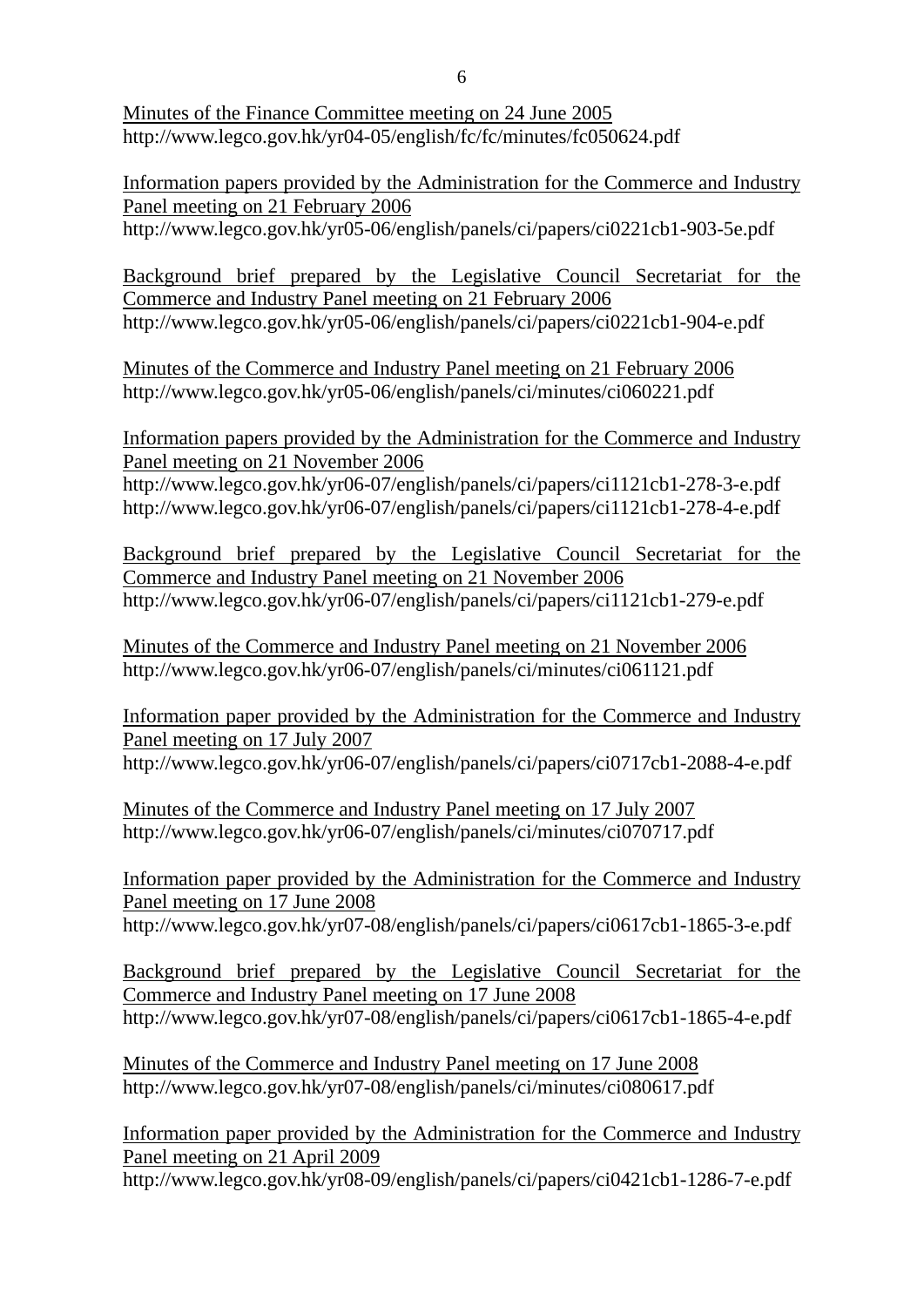Updated background brief prepared by the Legislative Council Secretariat for the Commerce and Industry Panel meeting on 21 April 2009 http://www.legco.gov.hk/yr08-09/english/panels/ci/papers/ci0421cb1-1286-8-e.pdf

Minutes of the Commerce and Industry Panel meeting on 21 April 2009 http://www.legco.gov.hk/yr08-09/english/panels/ci/minutes/ci20090421.pdf

Information paper provided by the Administration for the Commerce and Industry Panel meeting on 19 May 2009 http://www.legco.gov.hk/yr08-09/english/panels/ci/papers/ci0519cb1-1551-5-e.pdf

Updated background brief prepared by the Legislative Council Secretariat for the Commerce and Industry Panel meeting on 19 May 2009 http://www.legco.gov.hk/yr08-09/english/panels/ci/papers/ci0421cb1-1286-8-e.pdf

Minutes of the Commerce and Industry Panel meeting on 19 May 2009 http://www.legco.gov.hk/yr08-09/english/panels/ci/minutes/ci20090519.pdf

Information paper provided by the Administration for the Finance Committee meeting on 19 June 2009 http://www.legco.gov.hk/yr08-09/english/fc/fc/papers/f09-27e.pdf

Minutes of the Finance Committee meeting on 19 June 2009 http://www.legco.gov.hk/yr08-09/english/fc/fc/minutes/fc20090619a.pdf

Information paper provided by the Administration for the Commerce and Industry Panel meeting on 15 December 2009 http://www.legco.gov.hk/yr09-10/english/panels/ci/papers/ci1215cb1-614-3-e.pdf

Minutes of the Commerce and Industry Panel meeting on 15 December 2009 http://www.legco.gov.hk/yr09-10/english/panels/ci/minutes/ci20091215.pdf

Information papers provided by the Administration for the Commerce and Industry Panel meeting on 15 June 2010

http://www.legco.gov.hk/yr09-10/english/panels/ci/papers/ci0615cb1-2191-6-e.pdf http://www.legco.gov.hk/yr09-10/english/panels/ci/papers/ci0615cb1-2191-7-e.pdf

Updated background brief prepared by the Legislative Council Secretariat for the Commerce and Industry Panel meeting on 15 June 2010 http://www.legco.gov.hk/yr09-10/english/panels/ci/papers/ci0615cb1-2191-8-e.pdf

Minutes of the Commerce and Industry Panel meeting on 15 June 2010 http://www.legco.gov.hk/yr09-10/english/panels/ci/minutes/ci20100615.pdf

Council Business Division 1 Legislative Council Secretariat 11 November 2010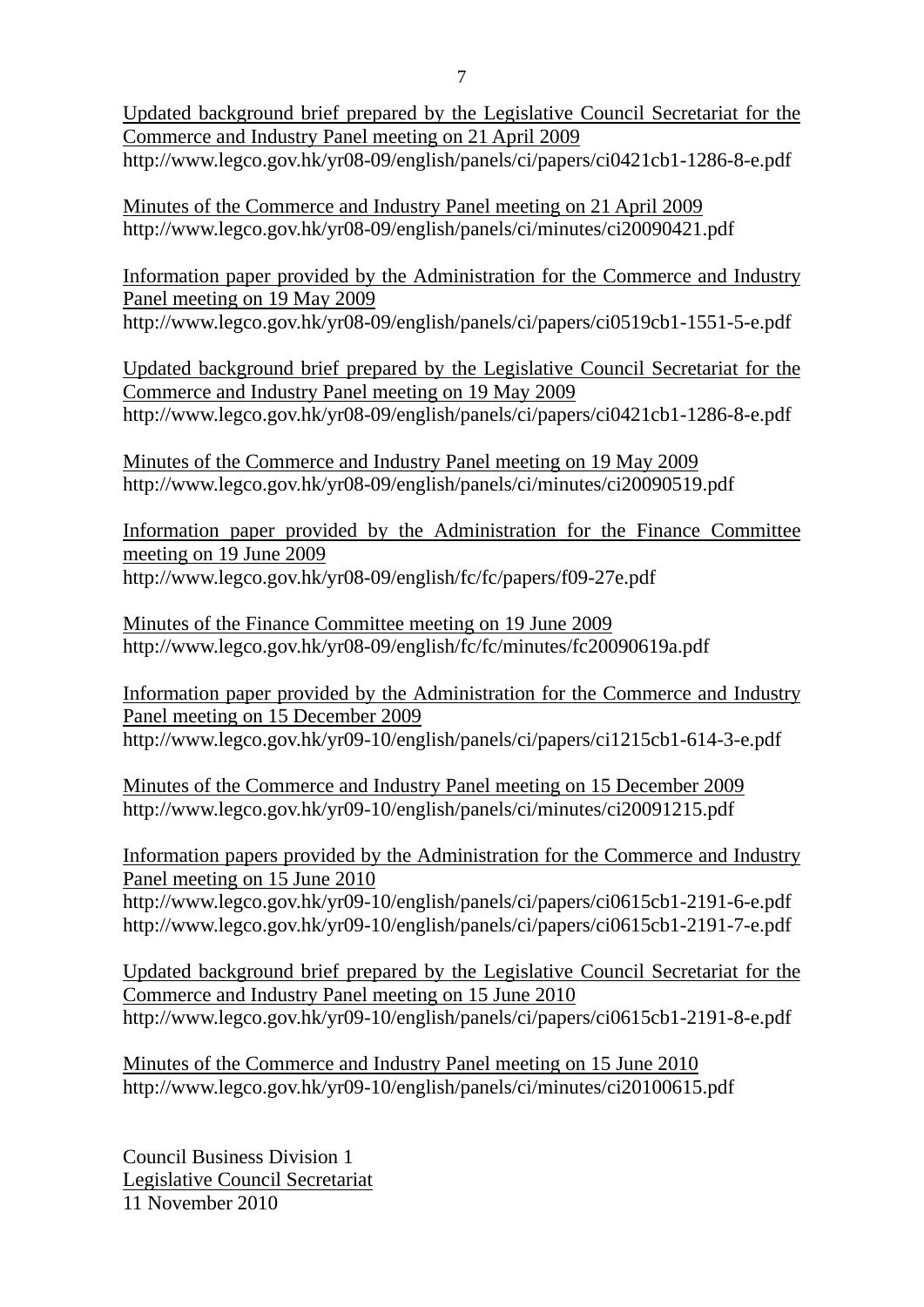# **Review of ITF (Notes) Funding Mechanism**

|     | <b>Problems Observed</b>                                                                                                                                                                                                                                                                                                                                                                                                                                                                                                                | <b>Possible Areas of Improvement</b>                                                                                                                                                                                                                          |
|-----|-----------------------------------------------------------------------------------------------------------------------------------------------------------------------------------------------------------------------------------------------------------------------------------------------------------------------------------------------------------------------------------------------------------------------------------------------------------------------------------------------------------------------------------------|---------------------------------------------------------------------------------------------------------------------------------------------------------------------------------------------------------------------------------------------------------------|
| (1) | Need to improve the overall framework of ITF                                                                                                                                                                                                                                                                                                                                                                                                                                                                                            |                                                                                                                                                                                                                                                               |
|     | framework has been revised over the years to meet various<br>needs at different junctures. As a result it is quite   mechanism.<br>complicated. There may also be overlap among different<br>funding programmes, e.g. collaborative projects under the<br>R&D Centres and under the University-Industry Collaboration<br>Programme. There hence appears to be a need to rationalize<br>and simplify the mechanism so it is easier for applicants<br>(especially new comers) to understand as well as making it<br>more "user friendly". | The ITF mechanism was first introduced in 1999. Its $ A $ comprehensive review will be undertaken with a view to<br>consolidating, simplifying and improving upon the whole                                                                                   |
| (2) | Need to shorten the process                                                                                                                                                                                                                                                                                                                                                                                                                                                                                                             |                                                                                                                                                                                                                                                               |
|     |                                                                                                                                                                                                                                                                                                                                                                                                                                                                                                                                         | The entire process is lengthy. On average, it takes 6 to $10 \mid$ There is a need to speed up the process, in particular the<br>months to process a project. In cases where the industry collaborative projects where the industry contribution is over 30%. |

NotesThere are at present four major programmes under ITF –

<sup>(</sup>a) Innovation and Technology Support Programme (ITSP) – there are 2 categories:

<sup>•</sup> platform projects which require industry contribution of at least 10% of the project cost. The industry sponsors will not be entitled to own the project IP; and

<sup>•</sup> collaborative projects which require industry contribution of at least 30% (for R&D Centres' projects) or 50% (for non-R&D Centres' projects) of the project cost. Upon provision of industry contribution, the industry partner(s) will be entitled to exclusive right to utilise the project IP for a defined period or own the project IP;

<sup>(</sup>b) University-Industry Collaboration Programme (UICP) - under which the company is required to contribute no less than 50% of the project expenditure;

<sup>(</sup>c) General Support Programme (GSP) – under which non-R&D projects and activities are supported, e.g. surveys, seminars, etc; and

<sup>(</sup>d) Small Entrepreneur Research Assistance Programme (SERAP) - which operates as a matching grant for companies under the size of 100, i.e. company contributing 50%.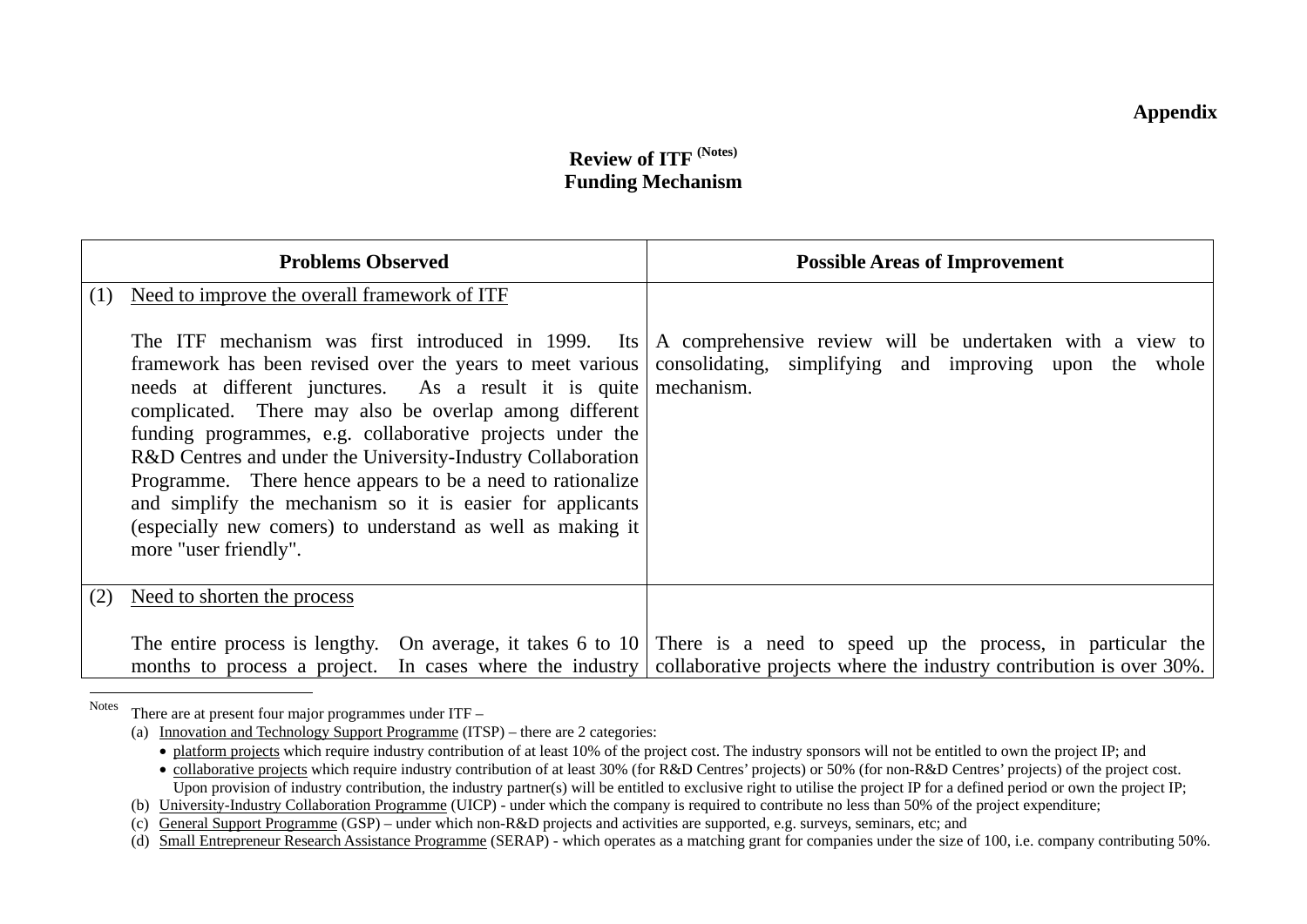|     | <b>Problems Observed</b>                                                                                                                                                                                                                                                                                                                                                                                                                                                                                                                 | <b>Possible Areas of Improvement</b>                                                                                                                                                                                                                                                                                                                                                                                                               |
|-----|------------------------------------------------------------------------------------------------------------------------------------------------------------------------------------------------------------------------------------------------------------------------------------------------------------------------------------------------------------------------------------------------------------------------------------------------------------------------------------------------------------------------------------------|----------------------------------------------------------------------------------------------------------------------------------------------------------------------------------------------------------------------------------------------------------------------------------------------------------------------------------------------------------------------------------------------------------------------------------------------------|
|     | sponsor is keen to bring this to the market speedily, this will<br>be a problem, i.e. it hampers commercialization.                                                                                                                                                                                                                                                                                                                                                                                                                      | At present, the Administration has introduced on a pilot basis a<br>Focused Project Facilitation Programme (FPFP) to speedily deal<br>with those projects of great potentials under the R&D Centres.                                                                                                                                                                                                                                               |
|     | There also appears to be a need to rationalize the roles of<br>parties involved in the vetting process - the vetting team in the                                                                                                                                                                                                                                                                                                                                                                                                         | The outcome will be reviewed.                                                                                                                                                                                                                                                                                                                                                                                                                      |
|     | R&D Centre, the Technical Committee of the Board, the<br>technical vetting team in ITC, the admin and finance vetting<br>team in ITC, etc.                                                                                                                                                                                                                                                                                                                                                                                               | The roles of the parties involved in vetting will be reviewed to see<br>if there is any room for streamlining. Also the Administration will<br>see if certain steps can be done in parallel instead of consequential<br>to speed up the process.                                                                                                                                                                                                   |
| (3) | Need to extend the scope of ITF to provide sustainability                                                                                                                                                                                                                                                                                                                                                                                                                                                                                |                                                                                                                                                                                                                                                                                                                                                                                                                                                    |
|     | The current ITF mechanism stops too early (usually upon<br>submission of a report which summarizes the technological<br>achievement and financial position of the project). There is<br>no provision for actual production of prototype and samples.<br>Without these, it will be difficult to test the products in a real<br>setting and hence be refined to meet users' needs. Hence<br>commercialization/realization of invention is more difficult.                                                                                  | Having regard to the feedback from the industry and research<br>institutions, the Administration shall explore if the scope of ITF<br>funding should be expanded to production of tools, prototype and<br>samples which are essential in the commercialization process of the<br>relevant new technologies. The Administration also need to<br>consider when and how to fund the production of these prototypes<br>amongst completed ITF projects. |
|     | Also, an ITF project usually takes 18 to 24 months. Once the<br>project is completed, even though there is need for further<br>research to bring the "innovation" to a more mature stage,<br>there is no guarantee for the next phase of funding which is<br>subject to another round of application. The employment of<br>the research assistants hired will have to be discontinued.<br>Eventually even if funding can be satisfactorily attained, there<br>will be a need to start everything afresh leading to a waste in<br>effort. | The above refers to extending the ITF "vertically" to provide for<br>greater flexibility and assisting in realization.                                                                                                                                                                                                                                                                                                                             |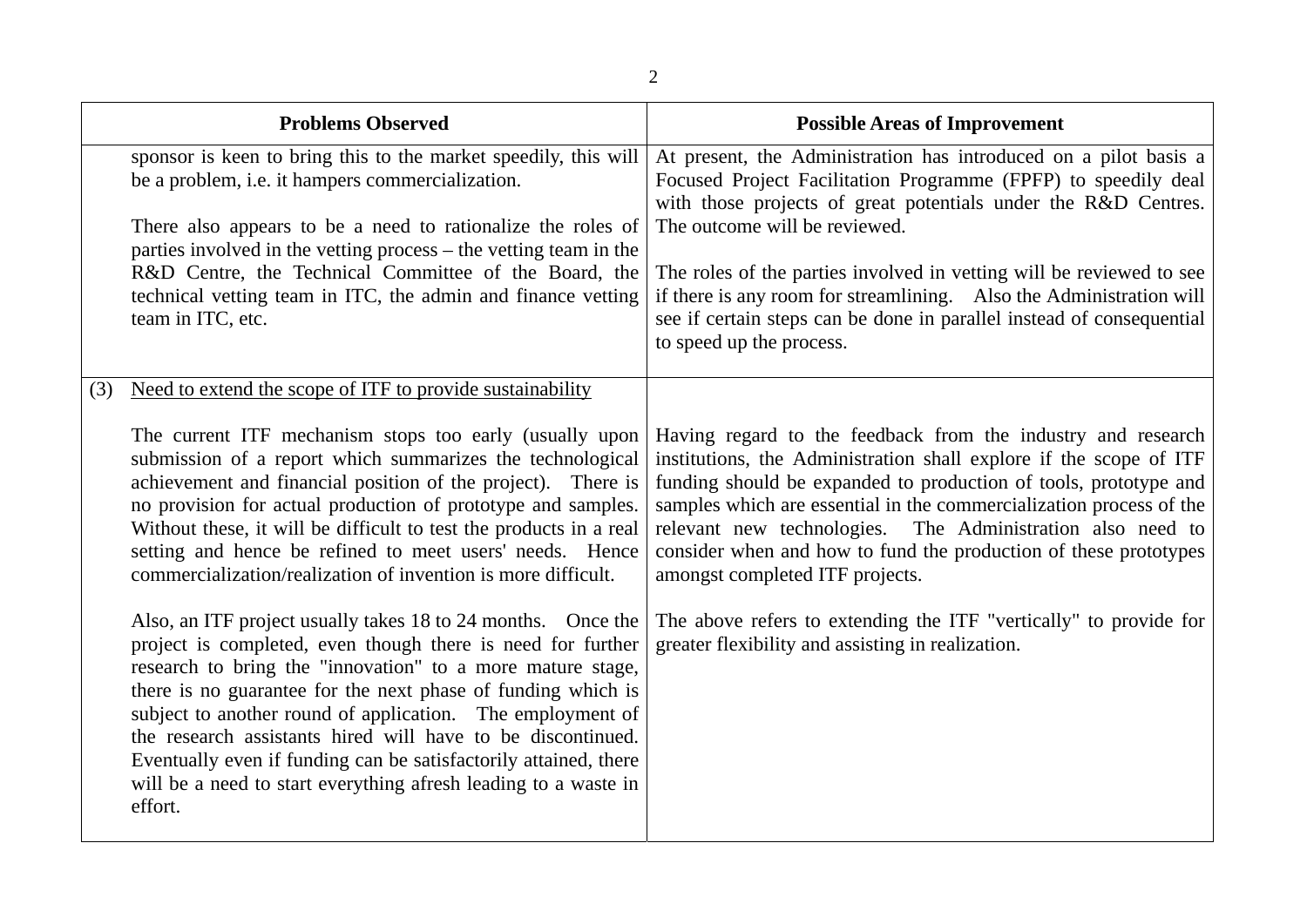| ٧            |  |
|--------------|--|
| e<br>۰.<br>× |  |

|     | <b>Problems Observed</b>                                                                                                                                                                                                                                                                                                                                    | <b>Possible Areas of Improvement</b>                                                                                                                                                                                                                                                                                                                                                                                                                                                                                                                   |
|-----|-------------------------------------------------------------------------------------------------------------------------------------------------------------------------------------------------------------------------------------------------------------------------------------------------------------------------------------------------------------|--------------------------------------------------------------------------------------------------------------------------------------------------------------------------------------------------------------------------------------------------------------------------------------------------------------------------------------------------------------------------------------------------------------------------------------------------------------------------------------------------------------------------------------------------------|
| (4) | Need to extend the scope of ITF to provide synergy and<br>enhance impact                                                                                                                                                                                                                                                                                    |                                                                                                                                                                                                                                                                                                                                                                                                                                                                                                                                                        |
|     | Under the current mechanism, ITF projects are conducted very<br>much on an "individual" basis. While this is understandable<br>in most cases, there would be a need to see if it is possible to<br>create synergy among the various projects so as to move more<br>speedily towards productization/commercialization and create<br>a greater/splash effect. | ITC will play a more active role to identify projects with possible<br>interface with other parties and bring all together. For example, in<br>the case of LED lighting, at present, ASTRI, a number of<br>universities, HKPC and private companies are all conducting<br>research on this. The Administration will bring them together to<br>see if there is a chance of cooperation.                                                                                                                                                                 |
|     |                                                                                                                                                                                                                                                                                                                                                             | If there are a few applications all in the same area (e.g. how to<br>combat water pollution) but on different aspects (e.g. odour, lack of<br>oxygen, bacteria level), while the projects will still need to be<br>assessed based on their individual merit, the Administration will<br>also consider them from a macro angle to see if they together can<br>bring a much wider positive impact to the community. If yes, the<br>Administration will fund them accordingly $-$ the "cluster project"<br>approach" or extending the ITF "horizontally". |
| (5) | Need to refine the current vetting criteria to give greater<br>emphasis to relevant factors apart from the scientific factor                                                                                                                                                                                                                                |                                                                                                                                                                                                                                                                                                                                                                                                                                                                                                                                                        |
|     | At present, the vetting criteria focus mainly on the scientific<br>aspect. There is also no clear marking scheme made known<br>to applicants. While this is understandable, there will be<br>need to give regard to other factors which may be relevant and<br>will bring a good outcome to the project.                                                    | The Administration will review the criteria to take into account<br>other relevant aspects, for example:<br>whether the proposal can dovetail Government policies or have<br>$\overline{\phantom{a}}$<br>a good social value - In the process of vetting, the<br>Administration will hence seek the input of relevant<br>bureaux/departments as appropriate; and<br>whether<br>the<br>proposal<br>reasonable<br>has<br>a                                                                                                                               |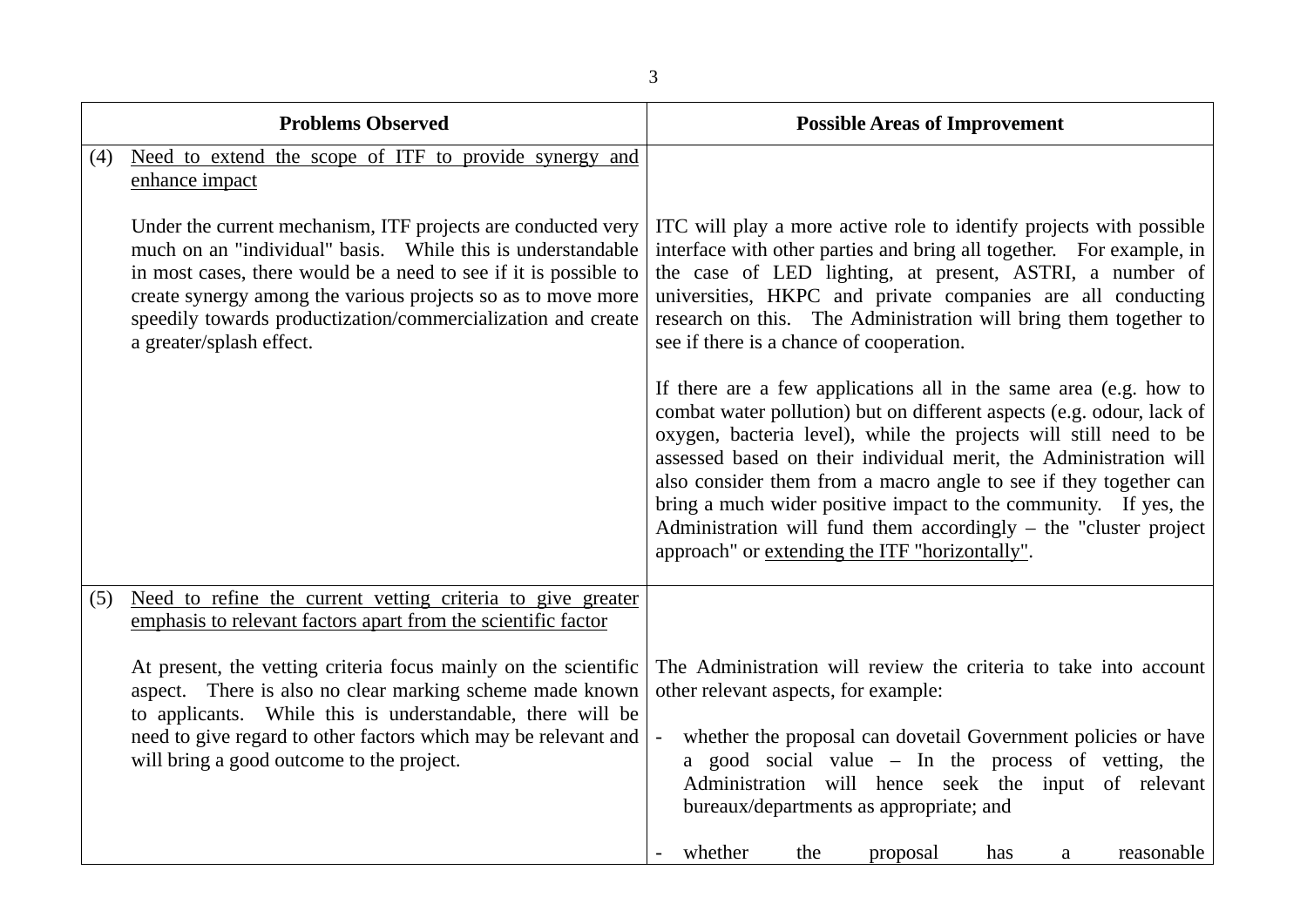|     | <b>Problems Observed</b>                                                                                                                                                                                                                                                                                                                                                                                                                                                                | <b>Possible Areas of Improvement</b>                                                                                                                                                                                                                                                      |
|-----|-----------------------------------------------------------------------------------------------------------------------------------------------------------------------------------------------------------------------------------------------------------------------------------------------------------------------------------------------------------------------------------------------------------------------------------------------------------------------------------------|-------------------------------------------------------------------------------------------------------------------------------------------------------------------------------------------------------------------------------------------------------------------------------------------|
|     |                                                                                                                                                                                                                                                                                                                                                                                                                                                                                         | commercialization/realization plan (e.g. support from university<br>technology transfer office; indications of interest by<br>Government departments; interested industry partners to adopt<br>the R&D results; etc). If yes, the chance of success will be<br>higher.                    |
| (6) | Need to review the ITF mechanism to meet latest<br>developments                                                                                                                                                                                                                                                                                                                                                                                                                         |                                                                                                                                                                                                                                                                                           |
|     | The ITF mechanism needs to be reviewed to see if it can meet<br>the following:<br>best promote technology collaboration with Mainland<br>given the rapid developments in recent years, e.g. the<br>"12-5" National Development Plan, setting up of Partner<br>State Key Laboratories, etc;<br>able to dovetail effort on the testing and certification side<br>$\overline{\phantom{a}}$<br>with the issue of the report in late March 2010; and<br>provide more assistance to the SMEs. | The Administration will review the situation and propose<br>improvements where appropriate, e.g. opening a new "line" on<br>R&D for new testing methods.                                                                                                                                  |
| (7) | Need to review the existing industry contribution models and<br>the IP and benefit sharing arrangements                                                                                                                                                                                                                                                                                                                                                                                 |                                                                                                                                                                                                                                                                                           |
|     | There is a need to encourage more contribution from the<br>industry (in HK, the percentage of R&D expenditure by the<br>private sector is around 50% which is lower than the usual<br>70% in other developed economies), shorten the period of<br>negotiation among parties in benefit sharing and motivate all<br>parties concerned to conduct more R&D.                                                                                                                               | This is a most complex area and ITC will form a task force to<br>review the situation to ensure a fair, transparent model for<br>distributing the commercial benefits amongst all parties concerned -<br>researchers/professors, universities, R&D Centres,<br>industry<br>sponsors, etc. |